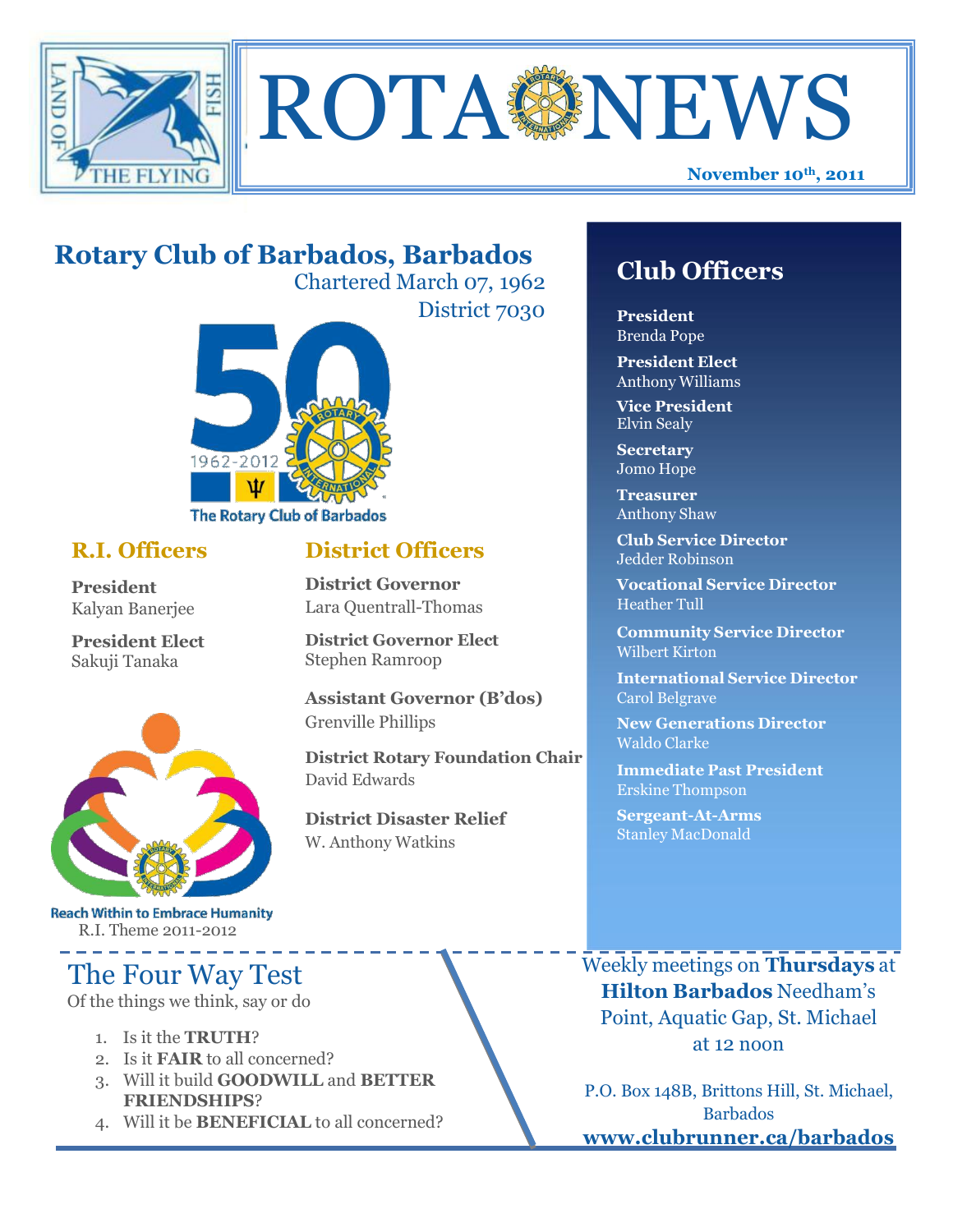#### **Working hard on the upgrades to Bo View House**





Rotarians walk through PP Andrew's new Supermarket.

The Fund Raising Committee will be selling Polo Shirts at a cost of \$40 (BDS) to be worn at this year's Carols by Candlelight in three complimenting hues and it is our desire to expedite the selection, ordering and delivery process smoothly. To this end, we would like you to review selections and indicate the colour and size (s) you will be purchasing for this event either by way of this email or onto a list to be circulated at tomorrow's lunch meeting where specimens will be on hand for further viewing. We thank you in advance for your submission no later than Tuesday November 15, 2011.

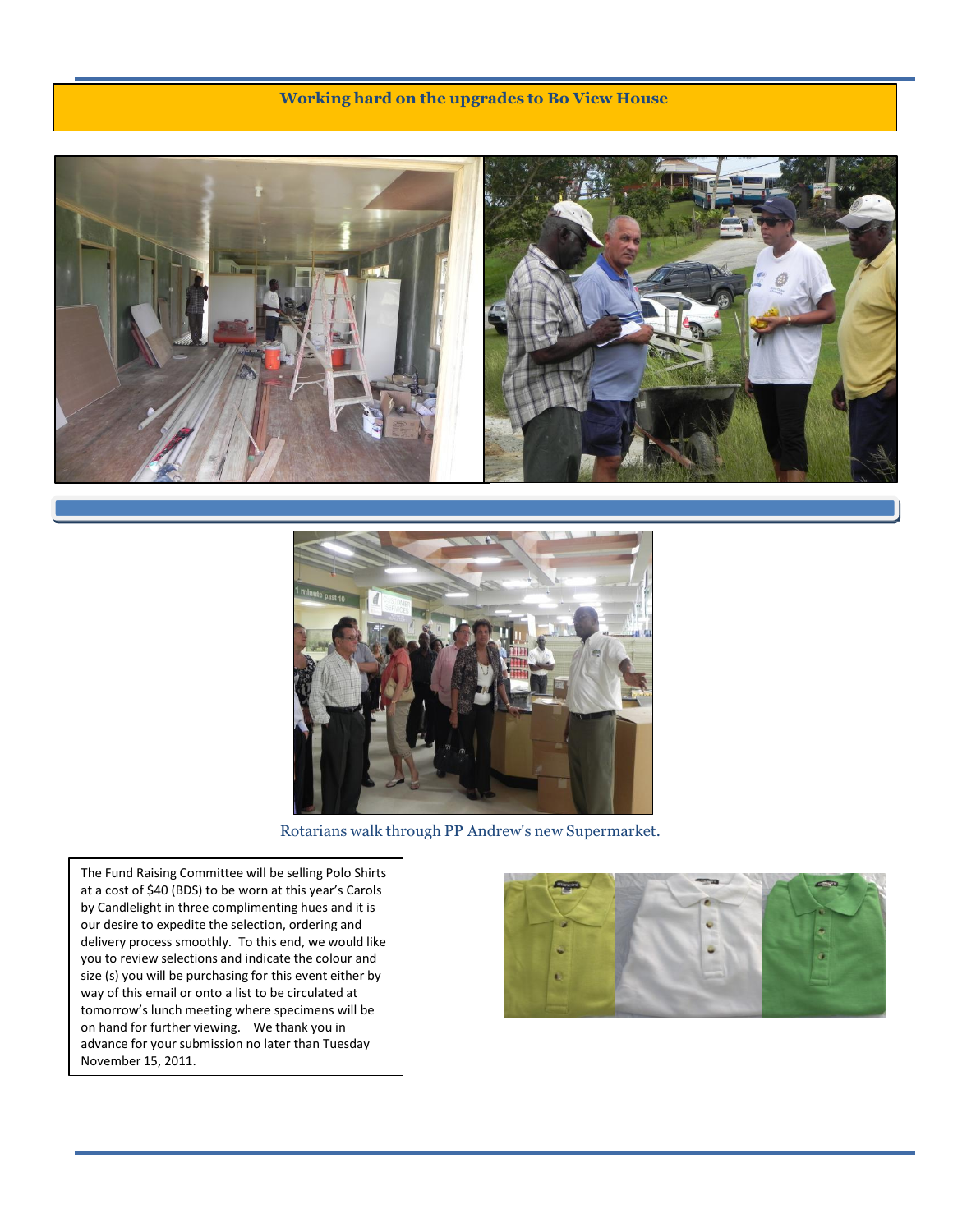

#### It's A.G.M. time . . .



### **Meeting Details**

At our Meeting held on Thursday, November  $3^{\rm rd}$ , 2011.

Sgt-at-Arms: PDG David

- Fines \$153.00
- Attendance 56.4%
- Raffles \$51.00

### "Every Rotarian Every Year" status as at October 31, 2011



#### **Rotary clubs with the highest giving per capita**

Contributions to the Annual Fund through the Every Rotarian, Every Year (EREY) initiative are the primary source of funding for Foundation programs.

From digging water wells for villages in Africa to teaching basic literacy skills to children in Latin America, during any given moment, thousands of Rotarians volunteer their time and expertise. All contributions to the Annual Fund are spent wisely on quality Rotary projects.

Following are the top ten Rotary clubs per capita that gave to the Annual Fund, from 1 July to 30 June 2011:

- The Peak, Hong Kong -- US\$4,685
- [Peoria](http://www.peorianorthrotary.net/) North , Arizona USA -- \$4,043
- Yangmei, Taiwan -- \$3,991
- Yuanlin, Taiwan -- \$3,771
- San Nicolás de los Garza, Mexico -- \$3,187
- Senri, Osaka, Japan -- \$3,054
- Panchiao, Taiwan -- \$2,759
- San Pedro, Côte d'Ivoire -- \$2,404
- São Paulo-Butantã, Brazil -- \$2,143.12
- Gwangju-Youmju, Gwangju, Korea -- \$2,015

Your donation can mean a world of difference. For example, a contribution of \$100 can fund one year of tuition and books for two children in Kenya. **Contribute now!**